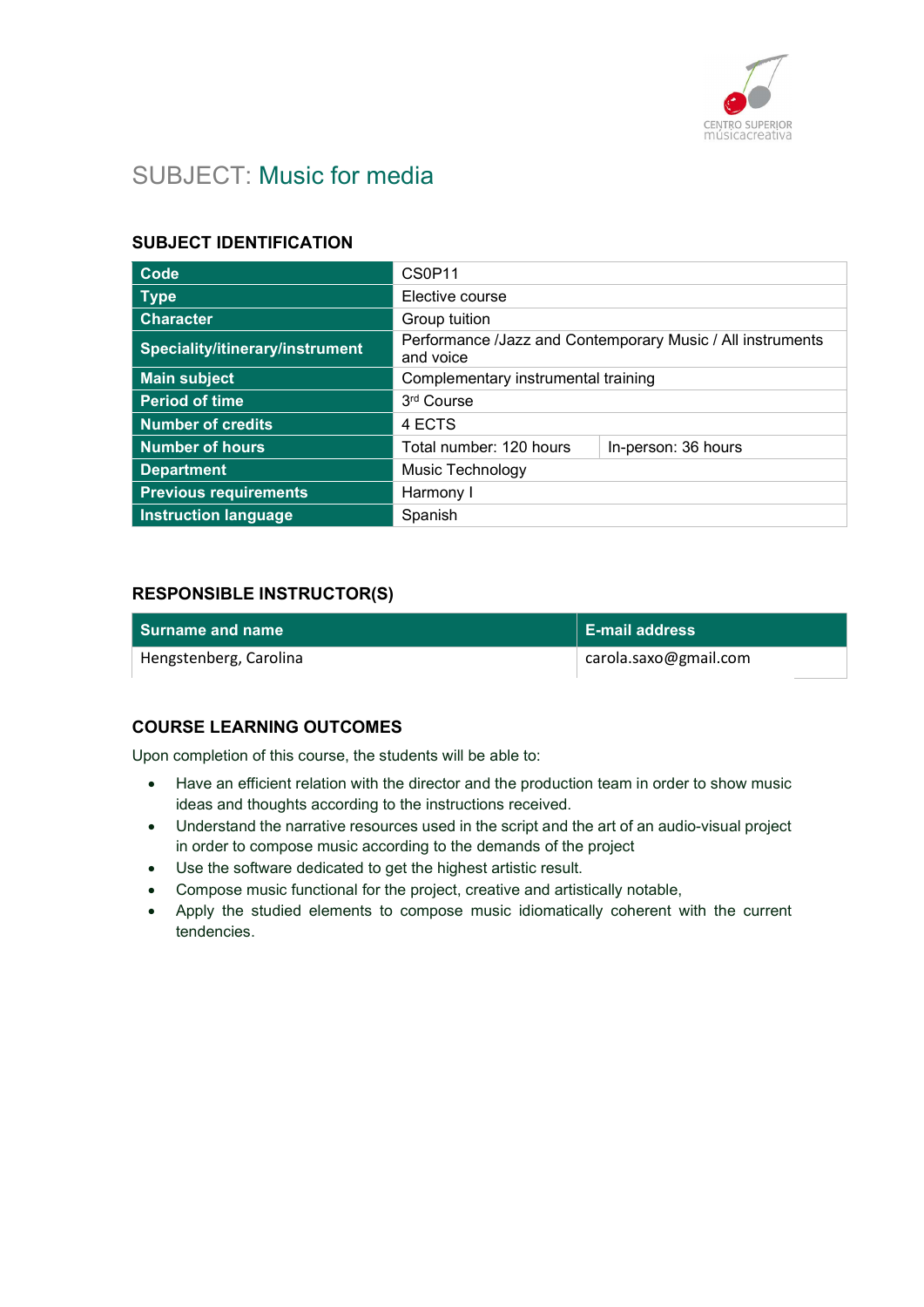

## COURSE CONTENT

|                                    | <b>Thematic Block</b>                                                                        | <b>Themes/ Repertoire</b>                                       |
|------------------------------------|----------------------------------------------------------------------------------------------|-----------------------------------------------------------------|
| <b>Music and image</b><br>L.       | Theme 1. Music and drama                                                                     |                                                                 |
|                                    | Theme 2. Music functionality in cinema: physical, psychological, and<br>technical functions. |                                                                 |
|                                    |                                                                                              | Theme 3. Understand the narrative and cinematographic language. |
|                                    |                                                                                              | Theme 4. Introduction to the audio-visual creation process      |
|                                    |                                                                                              | Theme 5. First meeting with the director                        |
| Ш.                                 | <b>Process of</b><br>composition                                                             | Theme 6. Spotting session                                       |
| process for audio-<br>visual media | Theme 8. Work with the time code                                                             |                                                                 |
|                                    | Theme 9. Synchronization                                                                     |                                                                 |
|                                    | Theme 10. Leitmotif                                                                          |                                                                 |
|                                    |                                                                                              | Theme 11. Motive development                                    |
| III.                               | Introduction to the<br>composition<br>techniques for<br>audio-visual                         | Theme 12. Compose for dialogs                                   |
|                                    |                                                                                              | Theme 13. Compose idiomatically for different narrative genres  |
| media                              | Theme 14. Compose idiomatically for different typologies of audio-<br>visual products        |                                                                 |
|                                    | Theme 15. Final soundtrack recording preparation                                             |                                                                 |

### STUDENT´S STUDY HOURS PLANNING

| <b>Activity type</b>                                           | <b>Total hours</b>  |
|----------------------------------------------------------------|---------------------|
| <b>Theoretic activities</b>                                    | 5 hours             |
| <b>Practice activities</b>                                     | 25 hours            |
| Other mandatory training activities (seminars, workshops etc.) | 2 hours             |
| <b>Test taking</b>                                             | 4 hours             |
| <b>Student self-study hours</b>                                | 64 hours            |
| <b>Practice preparation</b>                                    | 20 hours            |
| <b>Total studying hours</b>                                    | $36+84 = 120$ hours |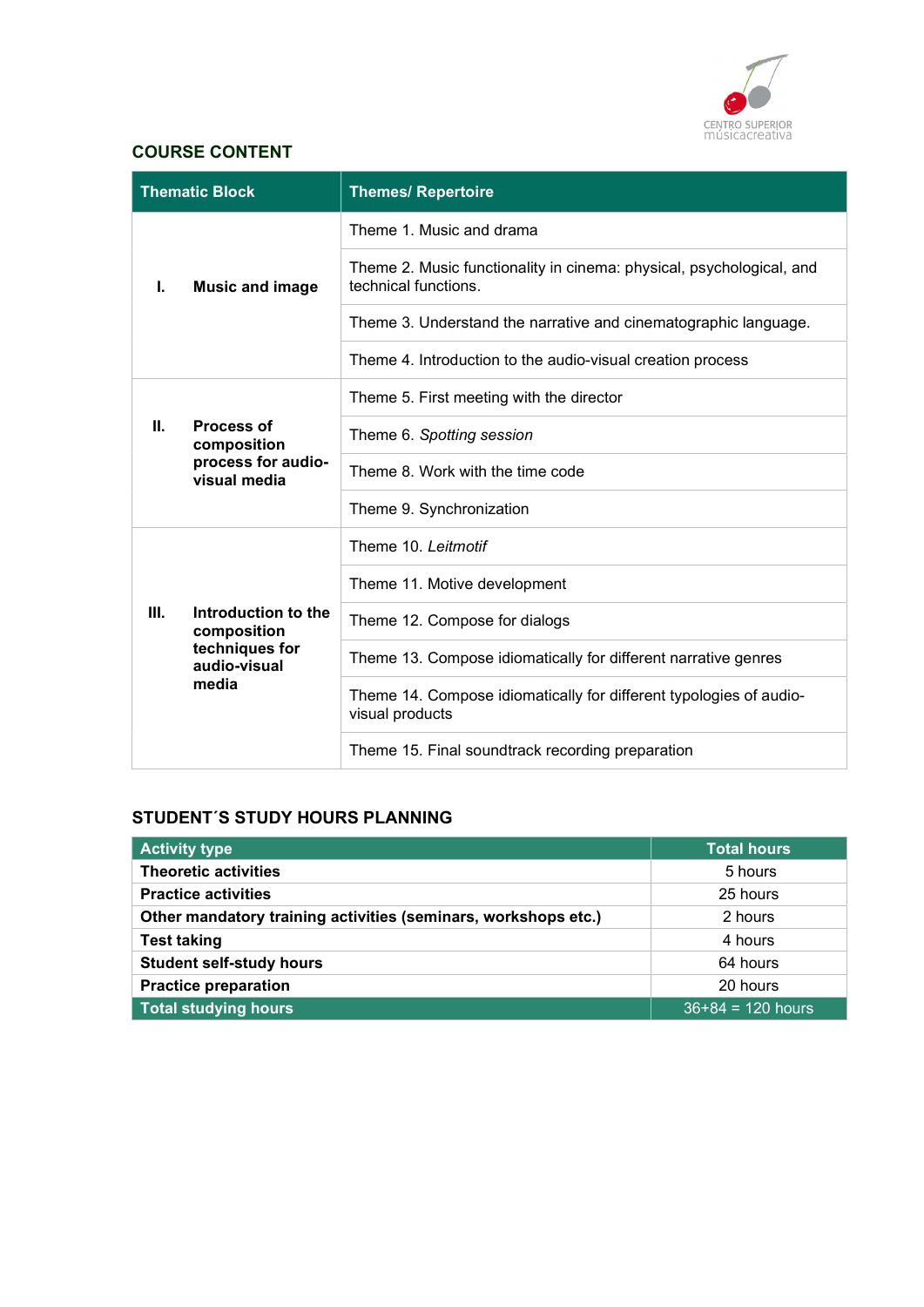

## **METHODOLOGY**

| <b>Theoretical activities</b>                                                | Theoretical/conceptual explanations and analysis of different<br>examples coming from all the most relevant music styles.                                                                        |
|------------------------------------------------------------------------------|--------------------------------------------------------------------------------------------------------------------------------------------------------------------------------------------------|
| <b>Practical activities</b>                                                  | Practical application of what has been studied in class through<br>transcriptions, collective group intonation, performance with<br>instrument, sight-reading, rhythms, and melodies composition |
| <b>Other training mandatory</b><br>activities (workshops,<br>seminars, etc.) | Thematic sessions with visiting professors                                                                                                                                                       |

#### ASSESSMENT TOOLS

| <b>Theoretical activities</b>                                                   | Participation: The students must actively participate in class, proving<br>interest and/or understanding of the content covered.<br>Continuous evaluation: The students must fulfil the requested<br>assignments during the whole academic course, proving research<br>ability and practice synthesis skills concerning theoretical concepts in<br>performance.<br>Theoretical exams: The students must take at least two exams during<br>the academic course to show the theoretical knowledge acquired.                                                                                                              |
|---------------------------------------------------------------------------------|------------------------------------------------------------------------------------------------------------------------------------------------------------------------------------------------------------------------------------------------------------------------------------------------------------------------------------------------------------------------------------------------------------------------------------------------------------------------------------------------------------------------------------------------------------------------------------------------------------------------|
| <b>Practical activities</b>                                                     | <b>Participation:</b> The students must actively participate in class, proving<br>interest and/or understanding of the content covered.<br>Continuous evaluation: The students must fulfil the requested practical<br>assignments during the whole academic course based on to team-<br>work dynamics and also prove writing and oral skills, beside<br>performing skills.<br>Performance exams: The students must take at least two exams<br>during the academic course in order to show the practical skills<br>acquired and the practical assimilation of the course contents,<br>following the tests instructions. |
| <b>Other educational mandatory</b><br>activities (workshops,<br>seminars, etc.) | Participation: The students must actively participate in the different<br>relevant events as considered by the instructor or by the degree<br>coordinators.                                                                                                                                                                                                                                                                                                                                                                                                                                                            |

#### ASSESSMENT CRITERIA

| <b>Theoretical activities</b> | To apply to the performance in a reasoned way a conceptual/<br>theoretical framework and analyse consequently examples from the<br>most relevant music styles and from each performing technique                                                  |
|-------------------------------|---------------------------------------------------------------------------------------------------------------------------------------------------------------------------------------------------------------------------------------------------|
| <b>Practical activities</b>   | To prove technical and performing skills through performing tests and<br>through technical, sight-reading and improvisation exercises that will<br>enable the identification of problematics and the improvement and<br>development of new tools. |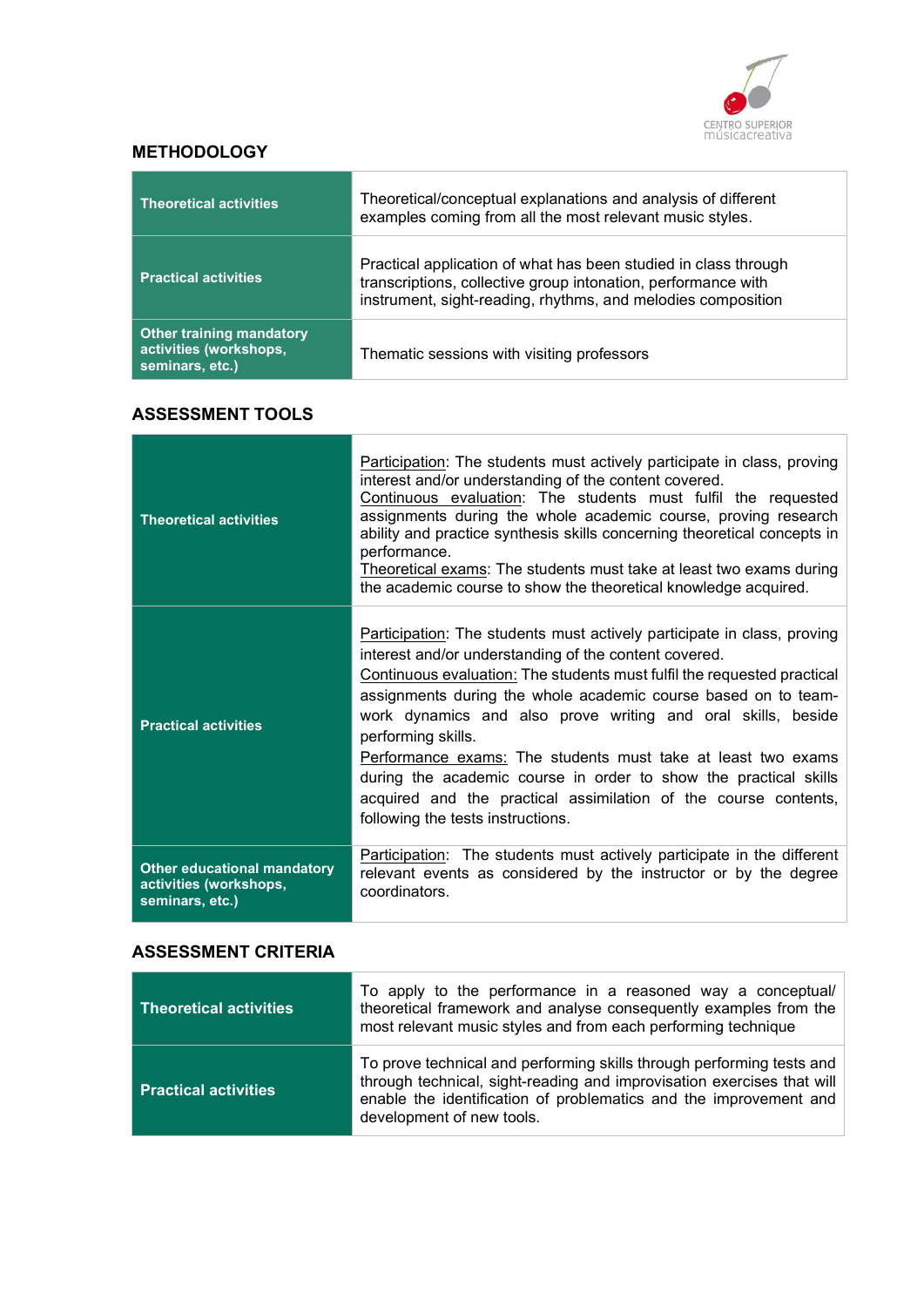

Other training mandatory activities (workshops, seminars, etc.)

To attend and participate in the relevant events for their education (Meet the artists sessions, invited professors sessions, concerts and rehearsals)

#### GRADE DETERMINATION SYSTEM

#### Grade determination system in continuous assessment

|                       | <b>Grade percentage</b> |
|-----------------------|-------------------------|
| Participation         | 10%                     |
| Continuous assessment | 40%                     |
| Mid-term exam         | 20%                     |
| Final exam            | 30%                     |
| Total                 | 100%                    |

#### Grade determination system in cases of loss of continuous assessment right

|            | <b>Grade percentage</b> |
|------------|-------------------------|
| Final exam | 80%                     |
| Total      | 80%                     |

#### Grade determination system for the extraordinary assessment call

|             | <b>Grade percentage</b> |
|-------------|-------------------------|
| Retake exam | 100%                    |
| Total       | 100%                    |

#### Grade determination system for students with disabilities

In principle, the grade determination system for students with disabilities will be carried out following the criteria set for the rest of the students, ensuring equal opportunities and conditions for all the students. However, if necessary, the instructor in charge will take into account the type of disability of the concerned student. Should the situation apply, the assessment conditions will be adapted in accordance to the limitations of the corresponding disability.

These considerations will be established once the concerned student enrols in the corresponding courses. For the official records, the student and/or the student representative will be requested to present the corresponding disability report for the official accreditation.

|                       | Grade percentage |
|-----------------------|------------------|
| Participation         | 10%              |
| Continuous evaluation | 40%              |
| Mid-term exam         | 20%              |
| Final exam            | 30%              |
| Total                 | 100%             |